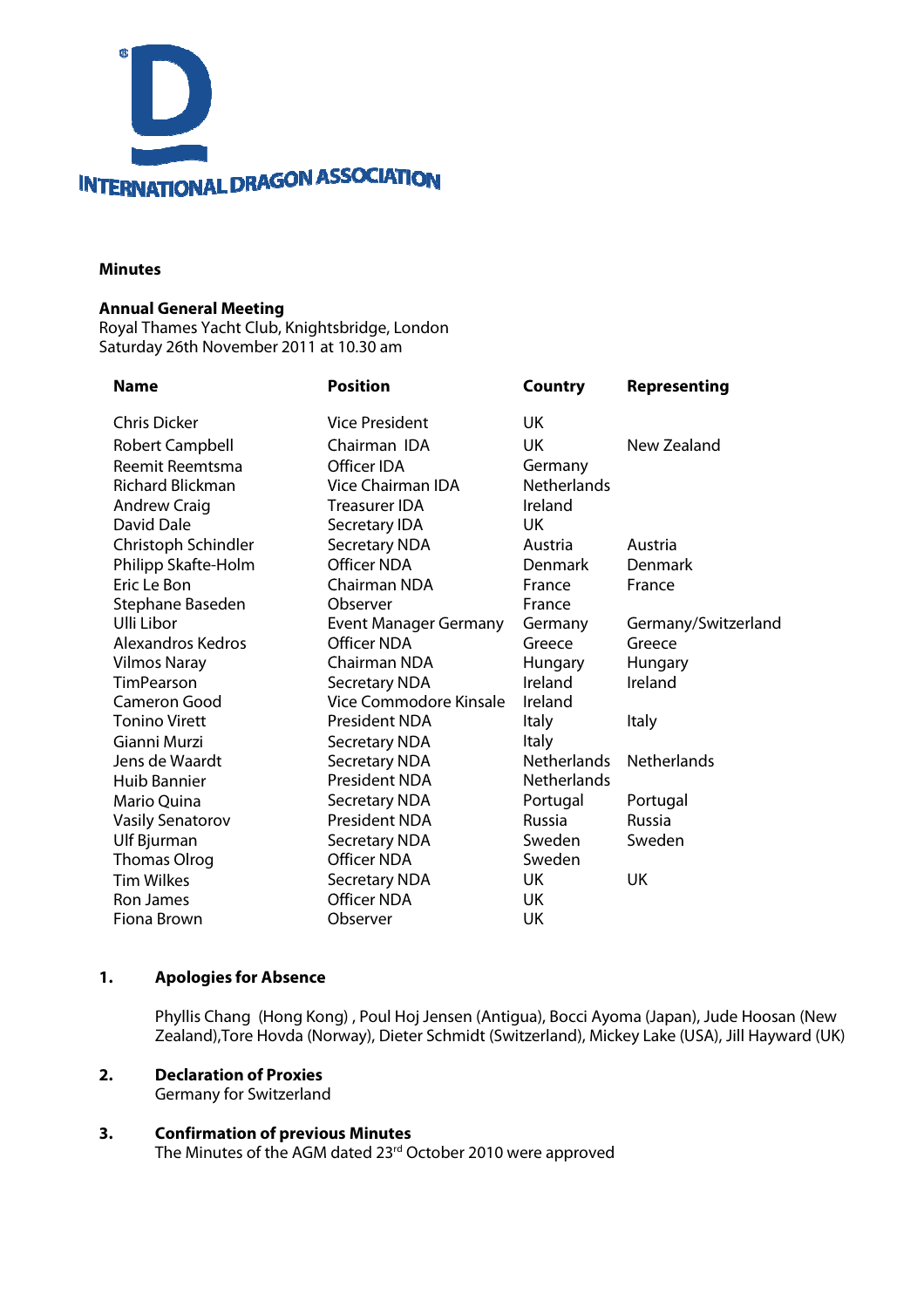## **4. Chairman's Report**

Welcome to the delayed AGM. On your behalf I would like to thank the Yacht Club of Greece and the Greek Dragon Association for all the work they undertook in preparation for the original AGM. What happened was unavoidable from our side and we can only express sympathies to our colleagues in Greece for the unfortunate circumstances in which they now find themselves. I would also like to thank all those who had their plans disrupted by the situation and thank everyone here today for making the effort to attend at relatively short notice.

Representatives of National Associations, Fellow Officers, Dragon Sailors and Guests, this is my last report to you as Chairman. The last 4 years have been both challenging and enjoyable. On the technical side, there have been only minor changes, mainly due to the very successful move to increased buoyancy implemented 3 years ago. The main challenges have been in Regatta Management and a difficult financial climate globally. Regatta Management issues are ongoing, including quality of PROs, use of support boats and use of VHF. I have consulted widely on these topics, including the input from Owners' Meetings at the Gold Cup. There is no doubt that pressure is being exerted strongly from the professionals within the class to adopt various methods to gain advantage, regardless of cost. On the other side of the coin, I am convinced that the enthusiastic amateurs are the backbone of the Class. They need protecting to maintain a level playing field and against potentially ever increasing costs. I have focused on protecting what I consider to be our core amateur values and hope I am succeeding. Entry fees to Championship events have remained stable over the last 4 years, being reductions in real terms. A further recognition of the amateur sailors is becoming evident, with Corinthian Trophies now being awarded at all our Championship Events. Financially, gaining sponsorship for our major Championship Events has become increasingly difficult. I do not anticipate this improving in the near term, another reason to focus on minimising our costs in all areas. Despite these challenges, I feel the last 4 years have been very positive for the Class. We continue to strengthen our position as the predominant one design keelboat class in much of the world. We have started several new National Associations. Our promotional efforts are now much stronger, with a more cohesive worldwide approach – this will have an important impact in years to come. Our communications, including the website and Annual Magazine, are much improved. The website is now the predominant communications tool, having, for example, had 43,000 hits in September alone. So, overall I believe we can look forward with confidence.

I will now deal with the activities of the IDA in 2011.

The highlight I must mention first is our World Championships in January in Australia. 70 boats competed, by far the largest fleet ever assembled in the Southern hemisphere. This event has had a major beneficial impact on the whole Australian fleet, with several new or near new boats being shipped to Australian owners in the 18 months preceding the event – a model of what can be done. Well done Andrew Merrett and all your colleagues.

## **Technical**

Philip Dohse has become Chairman of the Technical Committee, replacing Mike Hayles who decided to retire after 5 very successful years. Marcel Wagenaar continues as Chief Measurer.

I am pleased to report that there have not been any major new technical issues in the last 12 months.

Our event measurers have continued to report very favourably on rule conformity in 2011 – long may it continue.

## **IDA Championships and Grade 1 Regattas**

Our Grade 1 events have all been held, with good entries at Cascais, Cannes and Douarnenez. Your Officers are recommending today the upgrading of the Prince Philip Cup in Australia to a Grade 1 Event, as requested by the Australians following their successful event in January.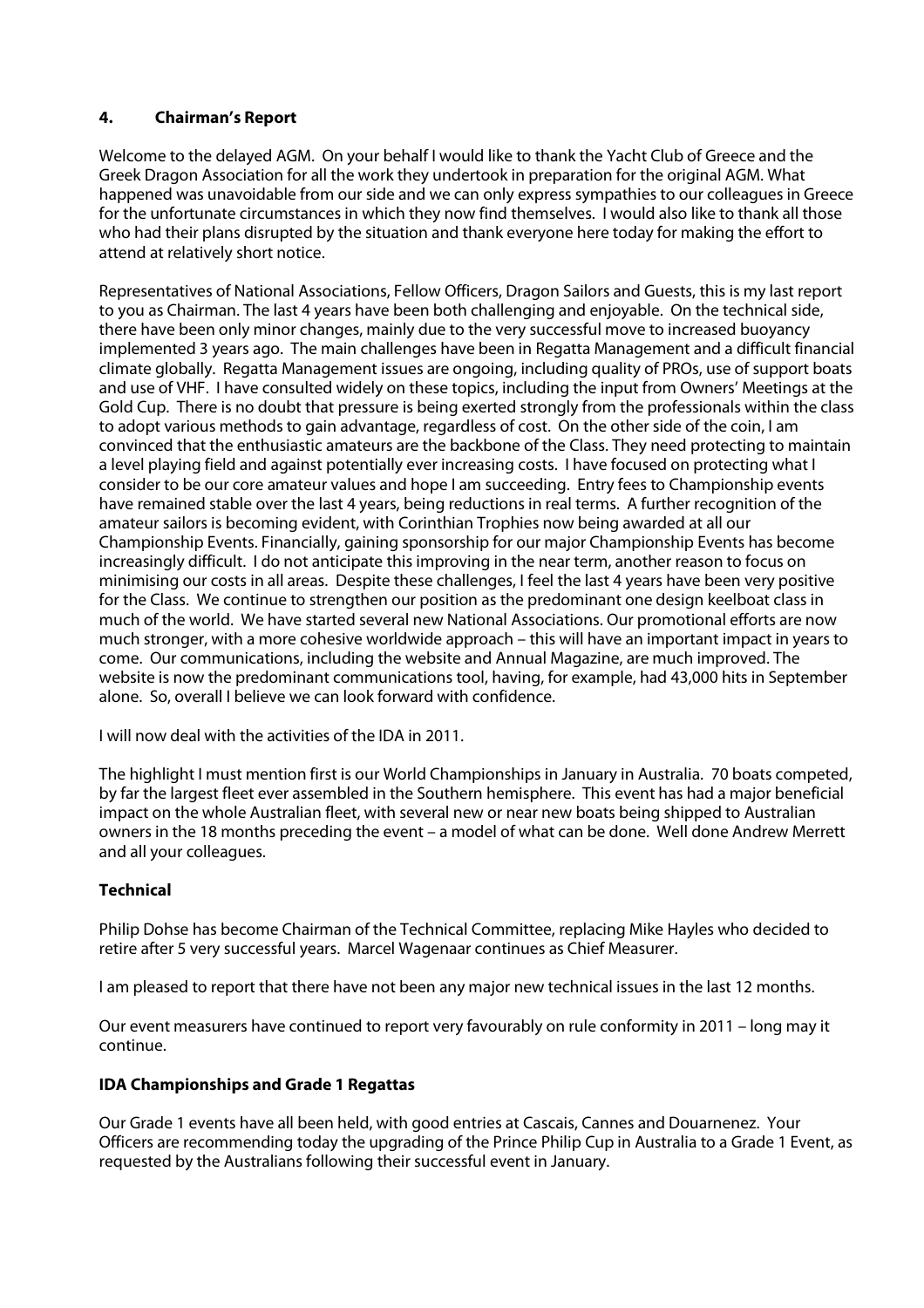Championship Events. I have already mentioned the Worlds in Melbourne, won by Lawrie Smith. We also had a Corinthian Trophy for the first time at the Worlds, won by Frank Berg. The Europeans were in Boltenhagen and was won by Jens Christensen. The Gold Cup was in Ostend and won by Marcus Wieser. The Borge Borresen Memorial Trophy was won by Ted Sawyer, the Nations Cup was retained by Russia and the Corinthian Trophy was won by Graham Bailey.

And finally, the winner of the IRL in 2011 was won by Marcus Wieser and presented to him earlier this week.

Last year we amended the World and European Championship Rules. A couple of further improvements are being recommended for adoption today, particularly in clarifying nationality qualification criteria.

#### **International Ranking List**

The International Ranking List continues to improve. Competitors are registering with ISAF ID Numbers, making it possible for us to identify each competitor accurately. However, Regatta Organisers are not logging results correctly and submitting them to the IDA. Unless this is done, the whole process becomes worthless. I exhort all of you to ensure that organisers of Graded Events in your country collate the results with helmsman ID numbers and submit them punctually. Robert Alpe continues to work miracles but it is totally unfair to expect him to chase up results and to have to identify individual sailors.

#### **Dragon Class Identity**

The new Identity has been well accepted and implemented. It will take time, but gaining a cohesive worldwide identity and recognition will have a strong positive impact on our recognition across the sailing community at large. At implementation stage, we had a small hiccup with the sailmakers who did not want to have separate numbers and letters for Dragons. Therefore, we have changed the use of the new typeface for the national letters and sail numbers to a recommendation rather than mandatory.

#### **The Gold Cup Owners' meeting**

The focus of discussion was on improving Championship Event Regatta Management. I personally was disappointed as your Officers have put tremendous effort in over the last year and I believe all 3 Championship Events in 2011 were run to a very high standard. However, we agreed at the meeting to establish a committee under the chairmanship of Valdemar Bandolowski with a specific brief of recommending ways to improve Race Management. One idea that has been floated and that concerns me is to form an elite circuit with maybe 10 events in the year and with separate, higher level sponsorship. In my opinion this would be very divisive, would damage the main body of the class and could threaten the whole structure of Dragon racing as we have it today.

The professionals also complained about the 2011 restrictions on coachboats. A straw poll was held that indicated our current restrictions to be popular with the majority of owners.

## **Personnel**

As mentioned before, Philip Dohse has become the new Chairman of the Technical Committee, a very important position. Andrew Craig continues as Treasurer, a safe pair of hands, thanks Andrew.

I retire as Chairman today and your Officers recommend unanimously that Richard Blickman be appointed as my successor. Richard has a rich background in the Class, with his father having also sailed in Dragons since before the 2<sup>nd</sup> World War. Richard will be our first Chairman from the Netherlands. Your Officers also recommend unanimously that Vasily Senatorov be elected as Vice Chairman, another first and recognising the contribution the Russian fleet now makes to the Class. Both Phyllis Chang and Reemt Reemtsma continue to serve as Vice Chairmen.

This is also my opportunity to thank our Secretary, David Dale. David's enthusiasm and commitment to the job are absolutely outstanding. He and the Officers are also very well supported by Jill Hayward and I thank her for her continuing work for the Class.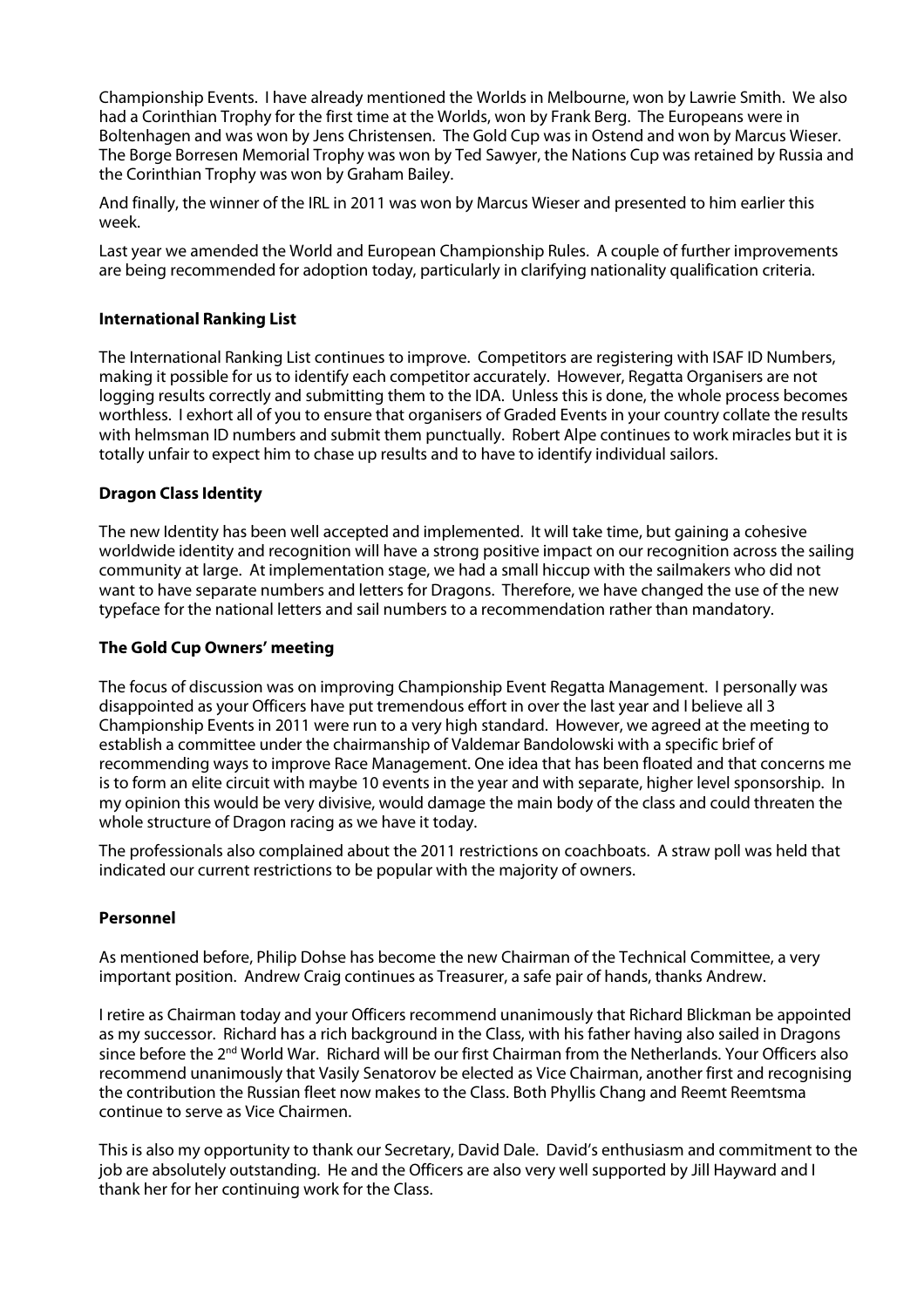# **2012**

Our Championship Events next year are the Europeans in Lake Attersee, Austria and the Gold Cup in Kinsale, Ireland. Those locations are quite a contrast and demonstrate the broad appeal of the Dragon, whether it be lake, river or sea. I have no doubt 2012 will be yet another year of growth and our broad range of events has something for everyone.

Thank you.

## **5. Treasurer's Report and Budget for 2012**

This was presented by the Treasurer Andrew Craig

## **6. Technical Report and Class Rule Changes**

These proposed changes were introduced by the Chairman of the Technical Committee Dr Philip Dohse whose paper explains the reason for them.

## **A. Change of Rule 2.346 and Rule 2.347**

## **1. The present wording of Rule 2.346 and Rule 2.347 is:**

2.346

The deck shall be of larch, Scandinavian pine or fir, Oregon pine, spruce, or plywood, not less than 14 mm thick and weighing not less than 432 kg/m $^{\rm 3}$  and covered with canvas of not less than 236 g/m $^{\rm 2}$ and painted, or covered with any other material of equivalent weight.

2.347

The deck may be of plywood, or plywood overlaid with teak, of not less than 15mm total thickness and weighing not less than 7.6 kg/m².

## **2. The following wording of Rule 2.346 and Rule 2.347 is suggested:**

2.346

The deck shall be of timber (including plywood) and may be covered with other material. The deck shall be not less than 15 mm thick and weighing not less than 7.6 kg/m<sup>2</sup>. Samples of the deck shall be supplied as specified in Rule 2.102.

2.347 Spare

## **3. The changes of Rule 2.346 and Rule 2.347 are marked below:**

2.346

The deck shall be of timberlarch, Scandinavian pine or fir, Oregon pine, spruce, or (including plywood), and may be covered with other material. The deck shall be not less than 15 44 mm thick and weighing not less than  $7.6$  kg/m<sup>2</sup>. 432kg/m3 and be covered with canvas of not less than 236g/m<sup>2</sup> and painted, or covered with any other material of equivalent weight. Samples of the deck shall be supplied as specified in Rule 2.102.

2.347 Spare

The deck may be of plywood, or plywood overlaid with teak , of not less than 15mm total thickness and weighing not less than 7.6kg/m<sup>2</sup>.

## **4. Reasons of the changes of Rule 2.346 and Rule 2.347:**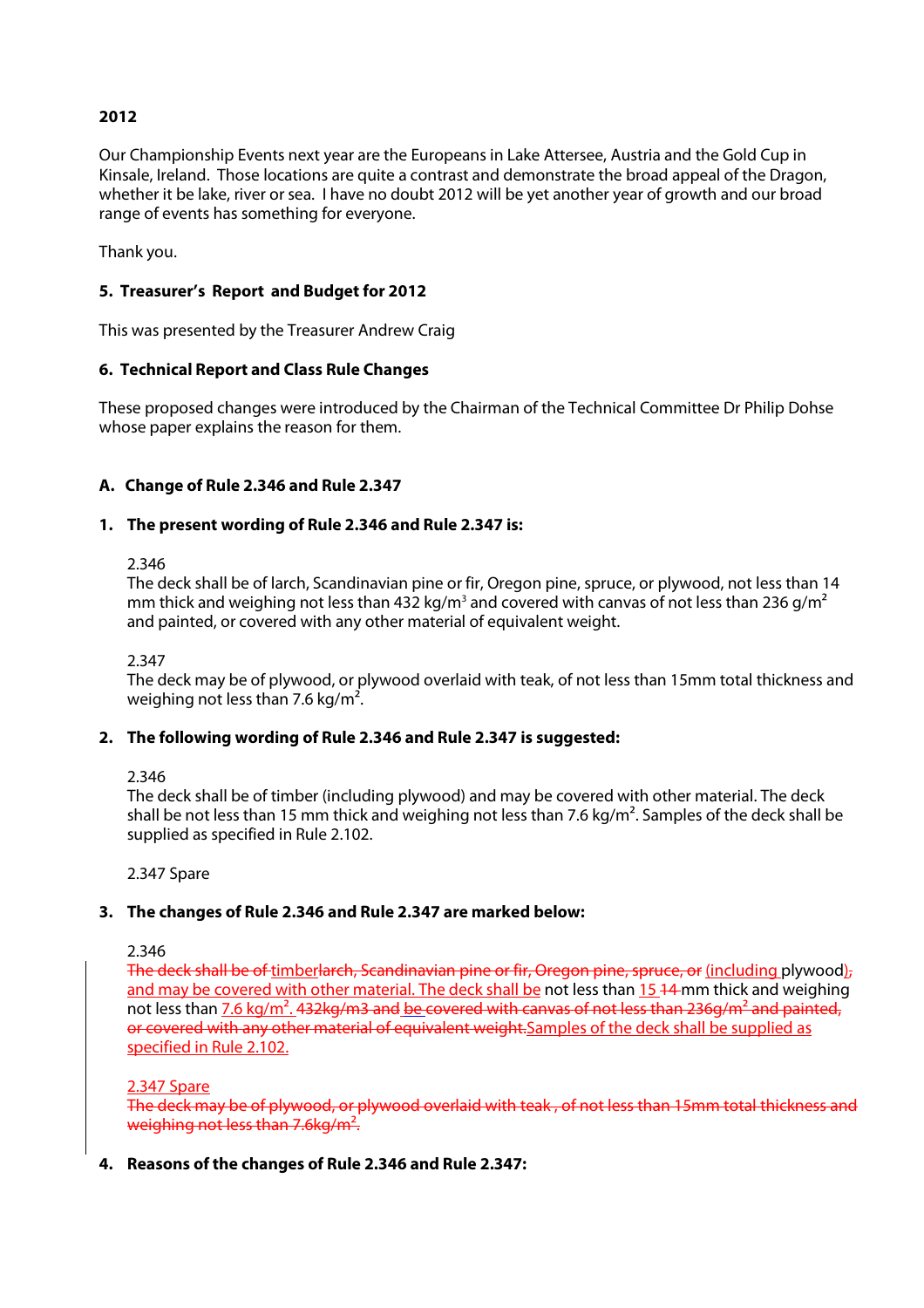Presently Rules 2.346 and 2.347 are contradictory with regard to the weight. According to Rule 2.346 the deck must have a weight of not less than 6.716 kg/m $^2$  (deck: 432 kg/m $^3$  ./. 1000 mm x 15 mm plus the weight of canvas or other material of 236 g to be added) which is less than according to Rule 2.347 which says that the weight shall 7.6 kg/m<sup>2</sup>.

This should be clarified in the meaning that the deck should not be less than 15 mm thick and weigh not less than 7.6 kg/m2.

Further, specific types of timber may be used according to Rule 2.346. Insofar one has to bear in mind Rule 2.12 which allows the use any other type of timber if it has the same weight and if it has at least the same durability. Therefore there is no need to mention specific types of timber in Rule 2.346.

Overall the proposed change makes the Class Rules easier to understand and clarifies differences between the present Rules 2.346 and 2.347 as only the weight and the thickness are decisive. The change will not increase the costs of the boat.

#### **B. Change of Rule 2.507**

#### **1. The present wording of Rule 2.507 is:**

#### 2.507 Floors

A minimum of 8 floors shall be fitted. The maximum spacing between adjacent floors shall be 700 mm. The floors may be formed as part of the internal hull moulding. No part of a floor shall extend below 1000 mm from a line joining the sheerlines. The floors shall extend up to the underside of the cabin sole.

The floors shall be of a uniform laminate of 7.5 kg/m<sup>2</sup>. The floors shall be bonded to the hull with a laminate of not less than 6 kg/m².

Floors supporting the mast may be connected by longitudinal members. Any longitudinals shall, including any bonding flange, not extend more than 100mm forward of station 4 or exceed 350 mm in width. The distance between the top of any longitudinal and the underside of the deck shall not be less than 650 mm.

#### **2. The following wording of Rule 2.507 is suggested:**

#### 2.507 Floors

A minimum of 8 floors shall be fitted. The maximum spacing between adjacent floors shall be 700 mm. The floors may be formed as part of the internal hull moulding. The floors shall extend up to the underside of the cabin sole. No part of a floor shall extend below 1000 mm from a line joining the sheerlines unless the floors lead into and/or are parts of bulkheads.

The floors shall be of a uniform laminate of 7.5 kg/m<sup>2</sup>. The floors shall be bonded to the hull with a laminate of not less than 6 kg/m².

Floors supporting the mast may be connected by longitudinal members. Any longitudinals shall, including any bonding flange, not extend more than 100 mm forward of station 4 or exceed 350 mm in width. The distance between the top of any longitudinal and the underside of the deck shall not be less than 650 mm.

## **3. The changes of Rule 2.507 are marked below:**

#### 2.507 Floors

A minimum of 8 floors shall be fitted. The maximum spacing between adjacent floors shall be 700 mm. The floors may be formed as part of the internal hull moulding. The floors shall extend up to the underside of the cabin sole. No part of a floor shall extend below 1000 mm from a line joining the sheerlines unless the floors lead into and/or are parts of bulkheads. The floors shall extend up to the underside of the cabin sole.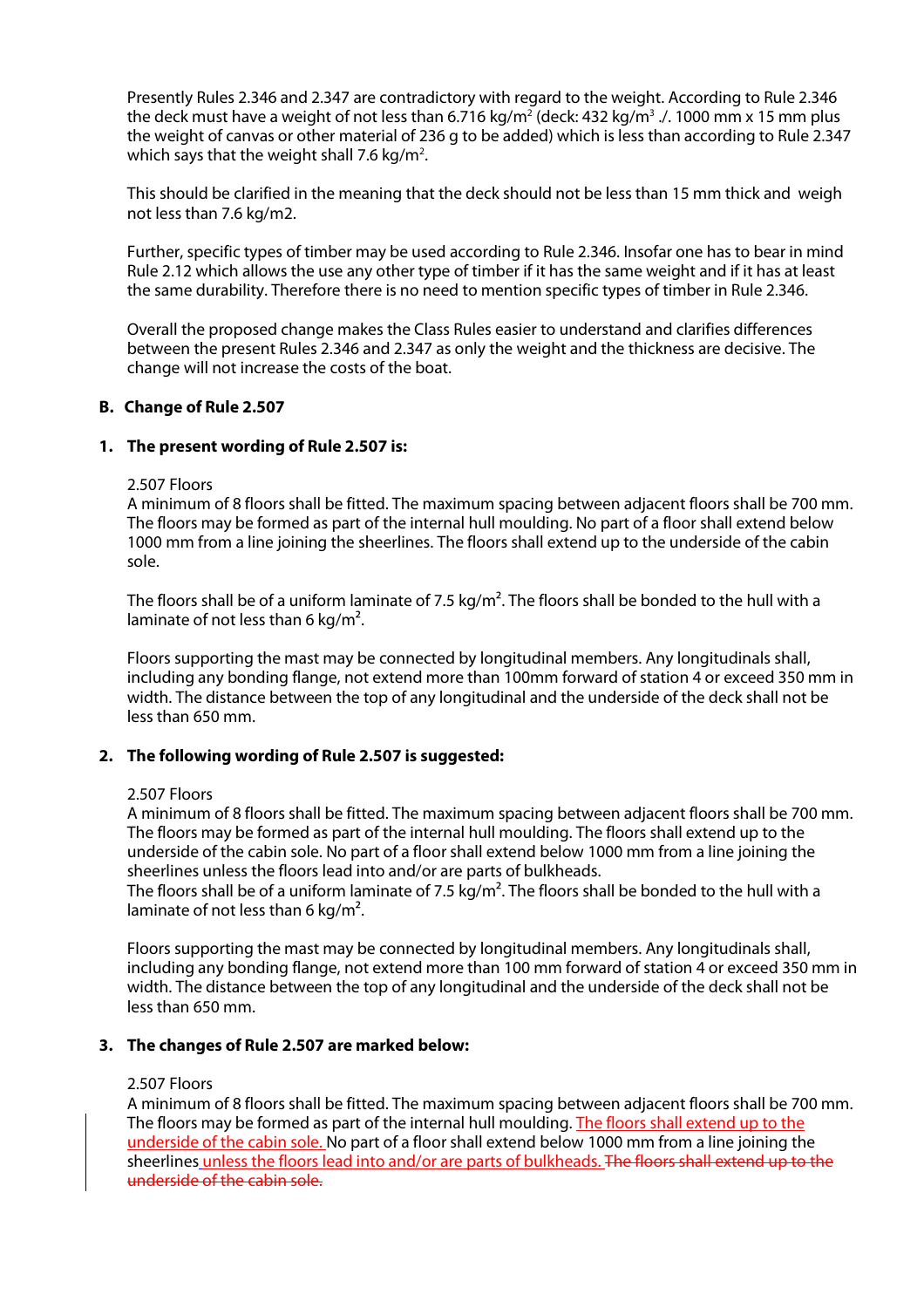The floors shall be of a uniform laminate of 7.5 kg/m<sup>2</sup>. The floors shall be bonded to the hull with a laminate of not less than 6 kg/m<sup>2</sup>.

Floors supporting the mast may be connected by longitudinal members. Any longitudinals shall, including any bonding flange, not extend more than 100 mm forward of station 4 or exceed 350 mm in width. The distance between the top of any longitudinal and the underside of the deck shall not be less than 650 mm.

## **4. Reasons of the change of Rule 2.507:**

Presently Rule 2.507 says that the size of the floors in direction to the keel is limited to "1000 mm from a line joining the sheerlines" meaning that under the floors is some space. On the other hand the bulkheads are mentioned in different Class Rules, some of which are built at the same places as the floors. Therefore it should be clarified that the floors may be connected to or lead into the bulkheads in order to make clear that no space is necessary under the floors where bulkheads are fitted.

Overall the proposed change clarifies the Class Rules and prohibits differences opinions regarding the construction of floors on the one hand and bulkheads on the other. The change will not increase the costs of the boat.

The changes were approved unanimously.

Philip also advised that after reconsideration by the Technical Committee, a proposal from Antigua to allow floating Anchor Lines in future (CR 11.10.2) could not be supported and the rule will remain unchanged.

#### **7. Items for Discussion**

#### **a) Recommendations for amendments to Rules for World and European Championships**

Proposals in the attached paper were approved unanimously. These changes have dealt effectively with the issue of maximum numbers that can be accommodated at a venue. However there was considerable discussion about eligibility generally, during which the following points were raised;

North American Dragon sailors felt that by circumstances of their boats and size of Fleets they were virtually excluded from these Championships, though it was pointed out that over the last 15 years, 3 US owner/sailors had been active on the Championship circuit.

The British DA objected to the eligibility rules as currently written, as they did not reflect the current reality of owners living, working and sailing in different countries and therefore sometimes failing to satisfy the entry criteria. The Chairman agreed that this was unfortunately sometimes the case and that there is a large body of opinion within the IDA who think that nationality eligibility rules should be scrapped and another large body believing that nationality rules remain important.

The Italian Dragon Association raised the issue of why the European Championship could be entered by non-Europeans.

The Chairman proposed that a full review of eligibility rules be undertaken by the Officers with detailed recommendations to be put to the AGM next year

This proposal was approved unanimously

#### **b) Regatta Rota**

1. 2012. Austria and Ireland presented updating reports for the Europeans and Gold Cup 2012 Organization and key personnel are in place for both events. In Ireland the Gold Cup will be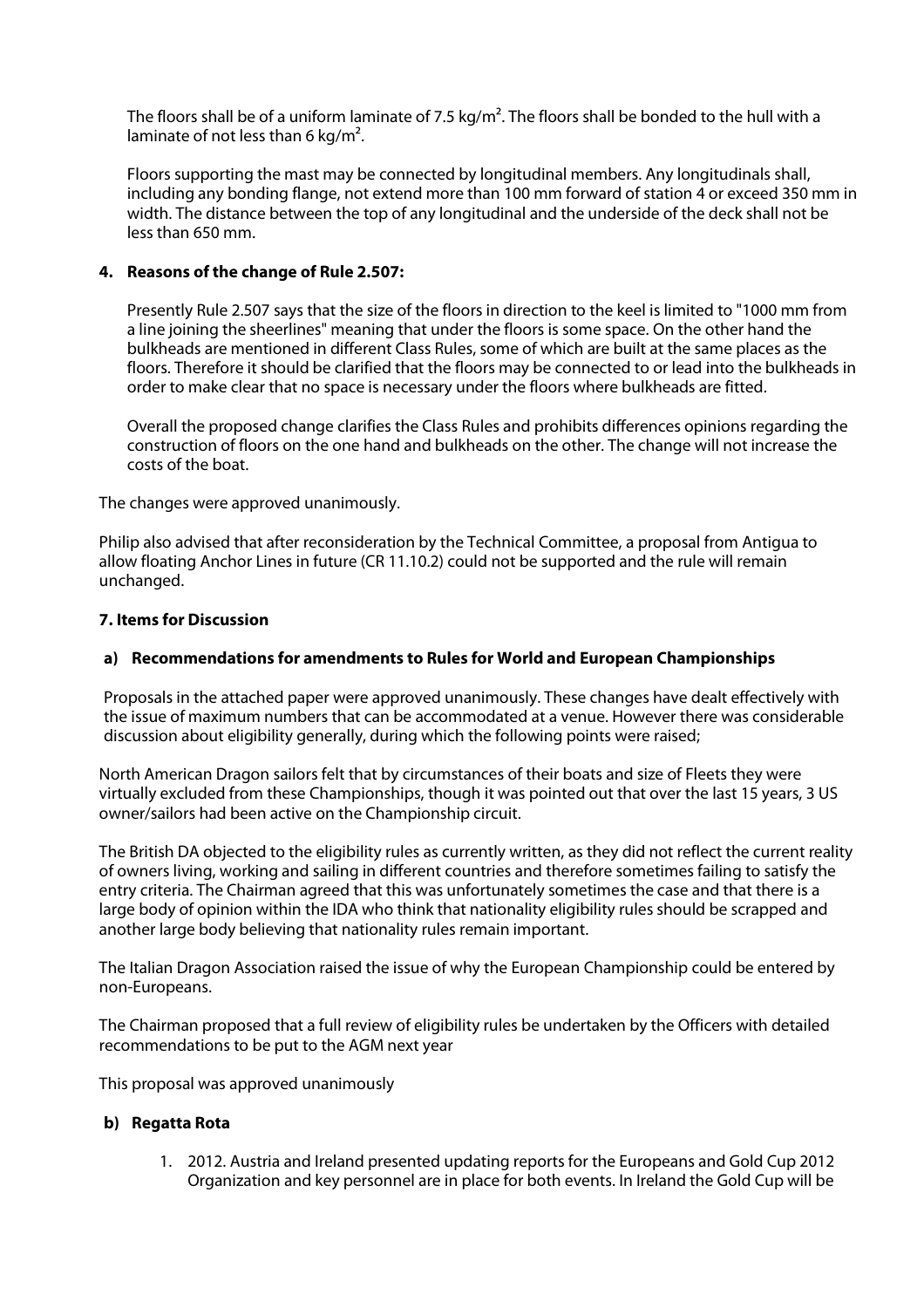the main event in a series of events throughout the season comprising the Edinburgh Cup, the UK Northern area Championships, the Irish Championships and the Irish South Coast Championships of which results from 3of these will count for an overall Grand Slam title. A major emphasis will be put on amateur competitors.

- 2. 2013 the UK (max 110 boats), Portugal (max100 boats) and France (max 120 boats) presented updating reports for the Worlds, Europeans and Gold Cup respectively all of which appeared to be well in hand, The Gold Cup will be held from  $16<sup>th</sup> - 24<sup>th</sup>$  August, and the Europeans from 6<sup>th</sup>-12<sup>th</sup> April
- 3. 2014 Following presentations Italy, (San Remo) (max75 boats) and Holland, (Medemblik) (max100 boats) were confirmed for the Europeans and Gold Cup and will be sent confirming contract letters shortly.
- 4. 2015 Bids by France (La Rochelle)/ Portugal (Cascais), Sweden (Basted)/Russia (St Petersburg) and Germany (Kiel/Warnemunde) were received for the Worlds, Europeans and Gold Cup. A vote took place for the Worlds, La Rochelle gaining the majority – the French NA stating that this is likely to lead to the development of a new fleet in La Rochelle. An IDA Officer will visit la Rochelle during the coming season to confirm its suitability to host up to 100 Dragons for a World Championship event both ashore and on the water and will report to the AGM next year prior to a decision being made.

 During the meeting Russia very generously proposed to delay hosting the Europeans until 2016 to enable Sweden to do to host them in 2015. In recognition of Russia's proposal Sweden agreed to support their National Championship in St Petersburg in 2015.

It was agreed that Boltenhagen, a proposed venue for the Gold Cup was not suitable based on experience there last season and Germany would propose either Kiel or Warnemunde at the 2012 AGM. Final decisions for 2015 will be confirmed at the 2012 AGM.

- 5. 2016 A proposal from Denmark to host the Gold Cup was received, their proposed venue being Skagen
- 6. Other proposals are as in the Rota.

## c) **Review of Grade 1 events**.

An application had been received from the Australian International Dragon Association for Grade 1 status for the Prince Philip Cup. This annual event and is the Interstate Championship for the Australian and New Zealand Fleets. It is the Southern Hemisphere's only regular Championship for Dragons, which also attracts visitors from other parts of the World. In view of its importance and size of Fleet (usually around 30 boats) as well as being the only opportunity for the majority of Australasian Fleet members to participate in an IRL Grade 1 event. It was unanimously agreed for this active Fleet. All existing Grade 1 events will remain so for the 2012 season

## d) **Future Use of VHF at Dragon events**.

The reasons behind the paper were explained and the proposal was to recommend the use of VHF for PRO communication to competitors and for safety reasons on an open channel available to all those carrying VHF receivers. The PRO would be permitted to communicate with his race team on a private channel.

The proposals for the Regatta Regulations and the paragraphs for inclusion in the Notice of Race and Sailing Instructions were approved unanimously (see the attached paper).